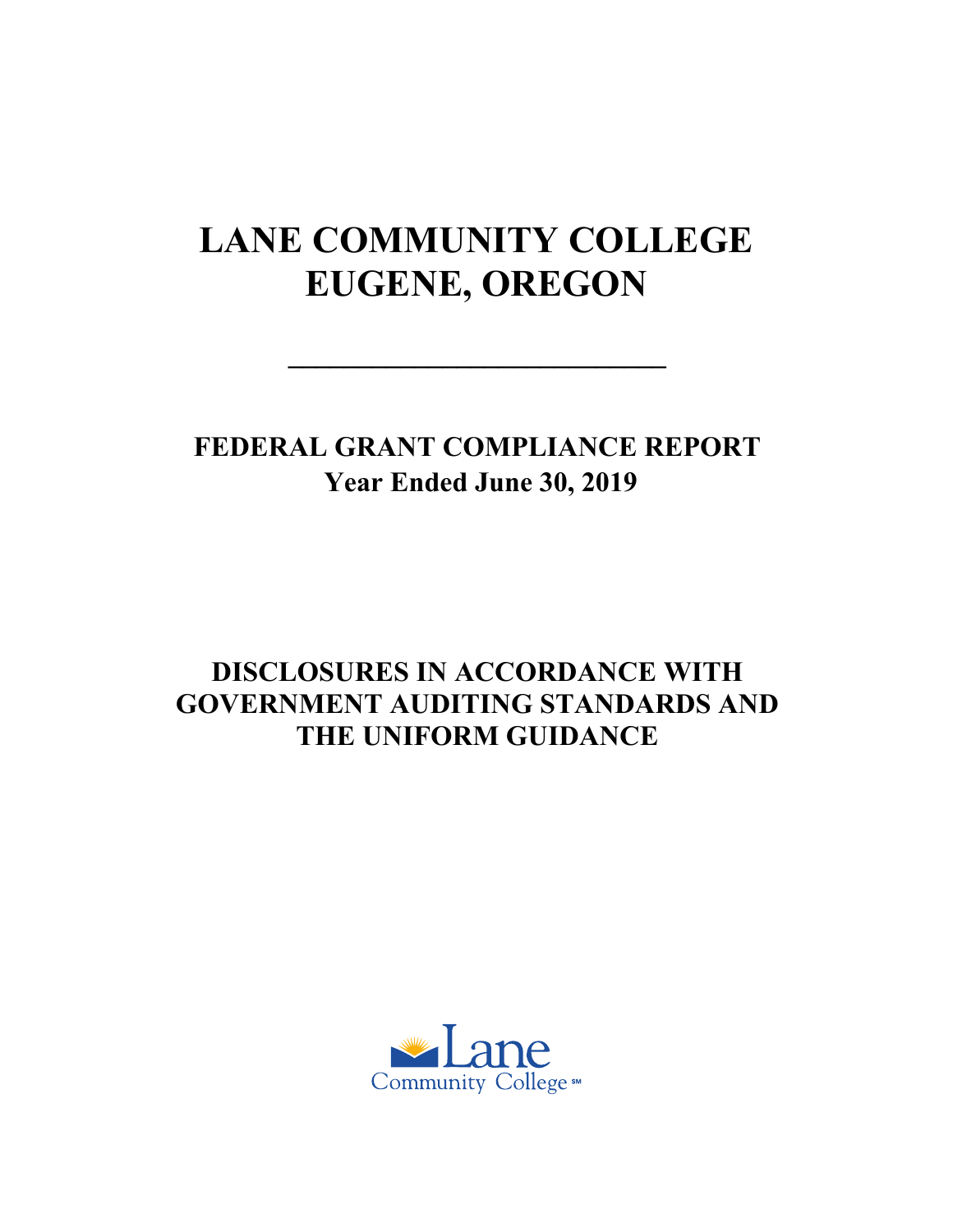# **TABLE OF CONTENTS**

**DISCLOSURES IN ACCORDANCE WITH GOVERNMENT AUDITING STANDARDS AND THE UNIFORM GUIDANCE:** 

| waxay ah o tale ci al cana ochdin                         |            |
|-----------------------------------------------------------|------------|
| Independent Auditor's Report on the Internal Control Over |            |
| Financial Reporting and on Compliance and Other Matters   |            |
| Based on an Audit of the Financial Statements Performed   |            |
| in Accordance With <i>Government Auditing Standards</i>   | $1$ to $2$ |
| Independent Auditor's Report on Compliance for Each Major |            |
| Federal Program and Report on Internal Control Over       |            |
| Compliance Required by the Uniform Guidance               | $3$ to 4   |
|                                                           |            |
| Schedule of Expenditures of Federal Awards                | $5$ to 6   |
| Notes to Schedule of Expenditures of Federal Awards       | 7          |
|                                                           |            |
| Schedule of Findings and Questioned Costs                 | 8          |
| <b>Summary Schedule of Prior Audit Findings</b>           | 9          |
|                                                           |            |

Page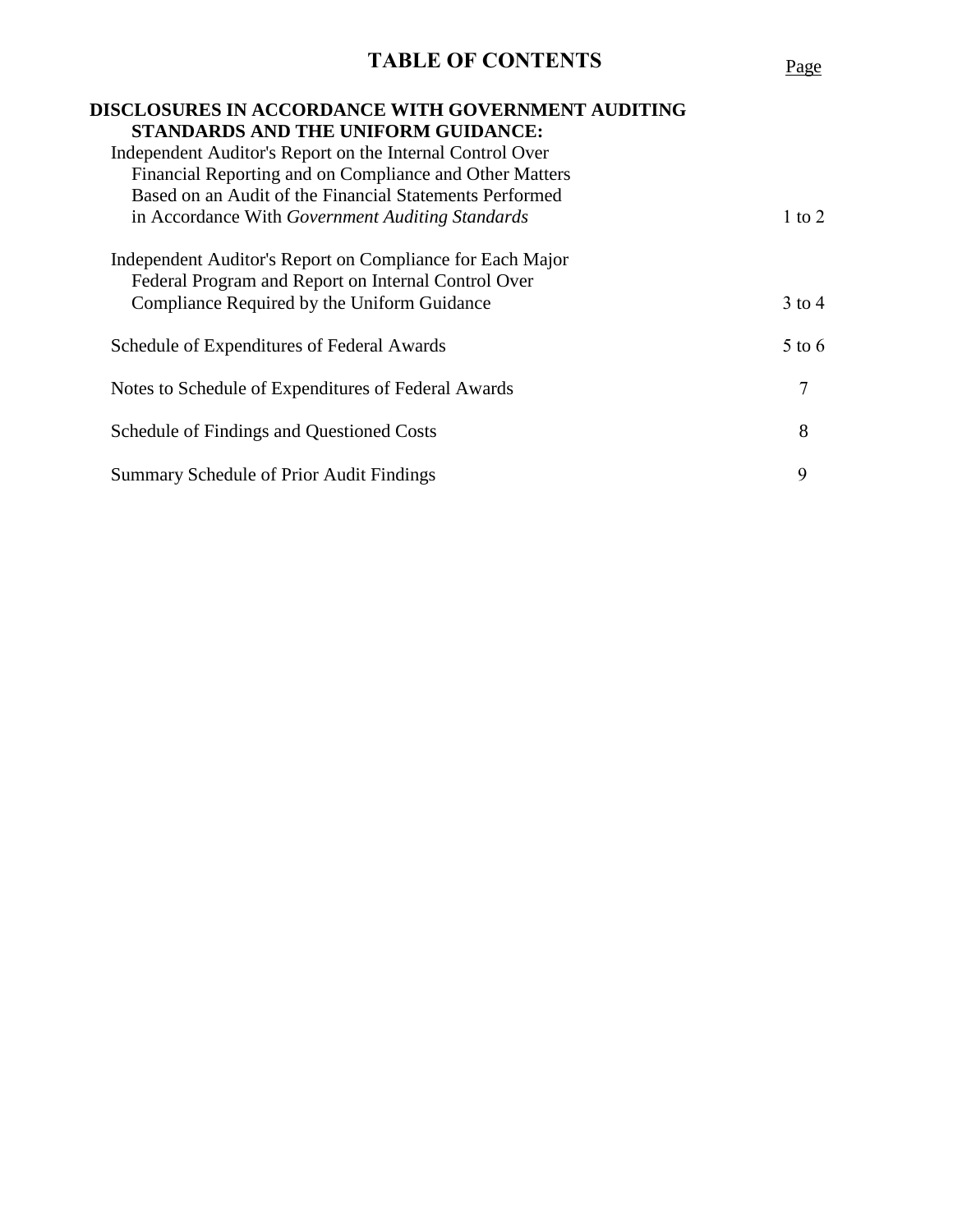#### **KENNETH KUHNS & CO.**  CERTIFIED PUBLIC ACCOUNTANTS 570 LIBERTY STREET S.E., SUITE 210 SALEM OREGON 97301-3594

TELEPHONE (503) 585-2550

# INDEPENDENT AUDITOR'S REPORT ON THE INTERNAL CONTROL OVER FINANCIAL REPORTING AND ON COMPLIANCE AND OTHER MATTERS BASED ON AN AUDIT OF THE FINANCIAL STATEMENTS PERFORMED IN ACCORDANCE WITH *GOVERNMENT AUDITING STANDARDS*

December 9, 2019

Board of Education Lane Community College Eugene, Oregon

÷,

We have audited, in accordance with auditing standards generally accepted in the United States of America and the standards applicable to financial audits contained in *Government Auditing Standards* issued by the Comptroller General of the United States, the financial statements of Lane Community College as of and for the year ended June 30, 2019, and have issued our report thereon dated December 9, 2019.

#### **Internal Control Over Financial Reporting**

In planning and performing our audit of the financial statements, we considered Lane Community College's internal control over financial reporting (internal control) to determine the audit procedures that are appropriate in the circumstances for the purpose ofexpressing our opinion on the financial statements, but not for the purpose of expressing an opinion on the effectiveness of Lane Community College's internal control. Accordingly, we do not express an opinion on the effectiveness of Lane Community College's internal control.

A *deficiency in internal control* exists when the design or operation of a control does not allow management or employees, in the normal course of performing their assigned functions, to prevent, or detect and correct, misstatements on a timely basis. A *material weakness* is a deficiency, or combination of deficiencies, in internal control, such that there is a reasonable possibility that a material misstatement of the entity's financial statements will not be prevented, or detected and corrected, on a timely basis. A *significant deficiency* is a deficiency, or combination of deficiencies, in internal control that is less severe than a material weakness, yet important enough to merit attention by those charged with governance.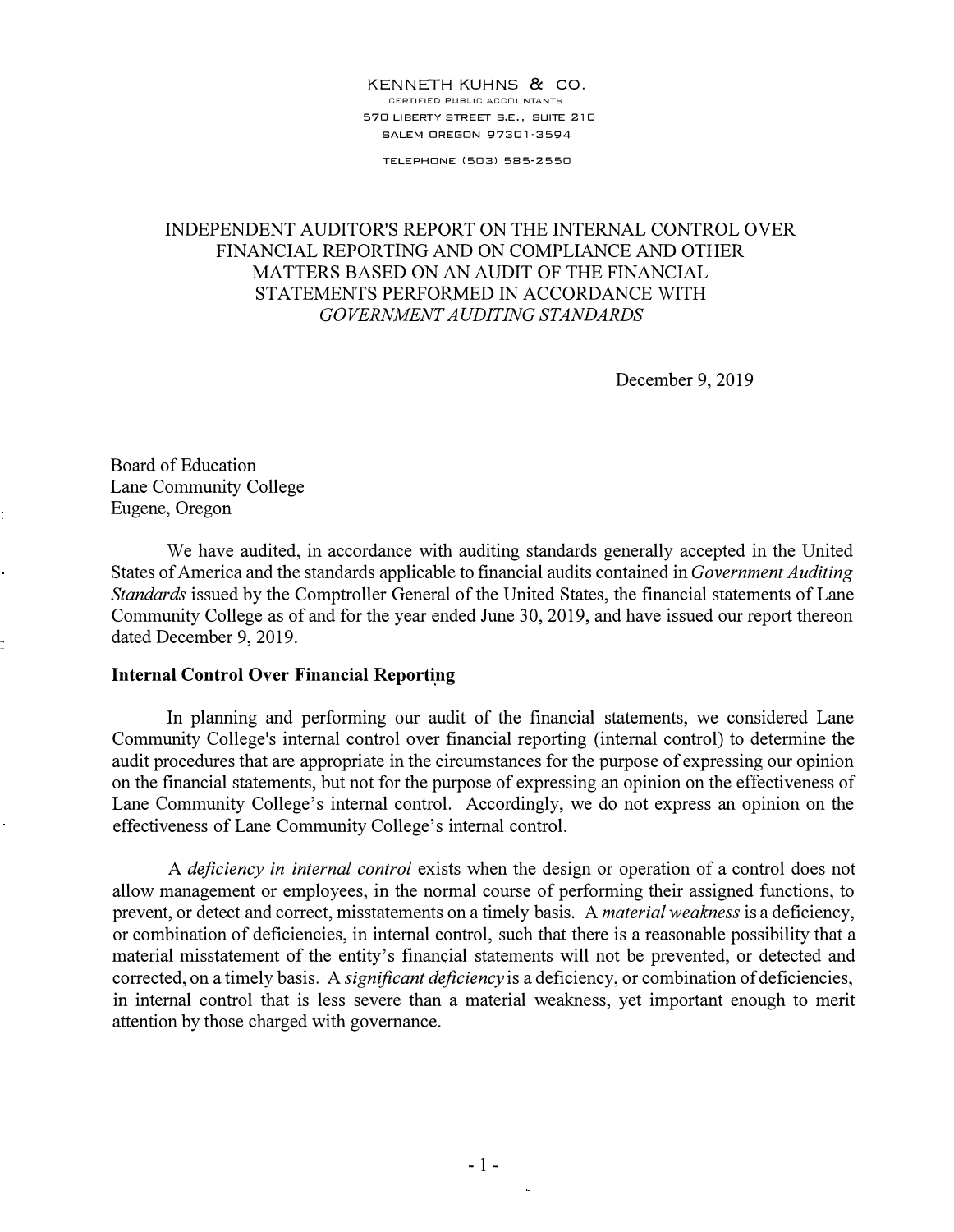Our consideration of internal control was for the limited purpose described in the first paragraph of this section and was not designed to identify all deficiencies in internal control that might be material weaknesses or significant deficiencies. Given these limitations, during our audit we did not identify any deficiencies in internal control that we consider to be material weaknesses. However, material weaknesses may exist that have not been identified.

#### **Compliance and Other Matters**

As part of obtaining reasonable assurance about whether Lane Community College's financial statements are free from material misstatement, we performed tests of its compliance with certain provisions of laws, regulations, contracts and grant agreements, noncompliance with which could have a direct and material effect on the determination of financial statement amounts. However, providing an opinion on compliance with those provisions was not an objective of our audit and, accordingly, we do not express such an opinion. The results of our tests disclosed no instances of noncompliance or other matters that are required to be reported under *Government Auditing Standards.* 

#### **Purpose of this Report**

The purpose of this report is solely to describe the scope of our testing of internal control and compliance and the results of that testing, and not to provide an opinion on the effectiveness of the entity's internal control or on compliance. This report is an integral part of an audit performed in accordance with *Government Auditing Standards* in considering the entity's internal control and compliance. Accordingly, this communication is not suitable for any other purpose.

Kennigh Kulne & Co.

Kenneth Kuhns & Co.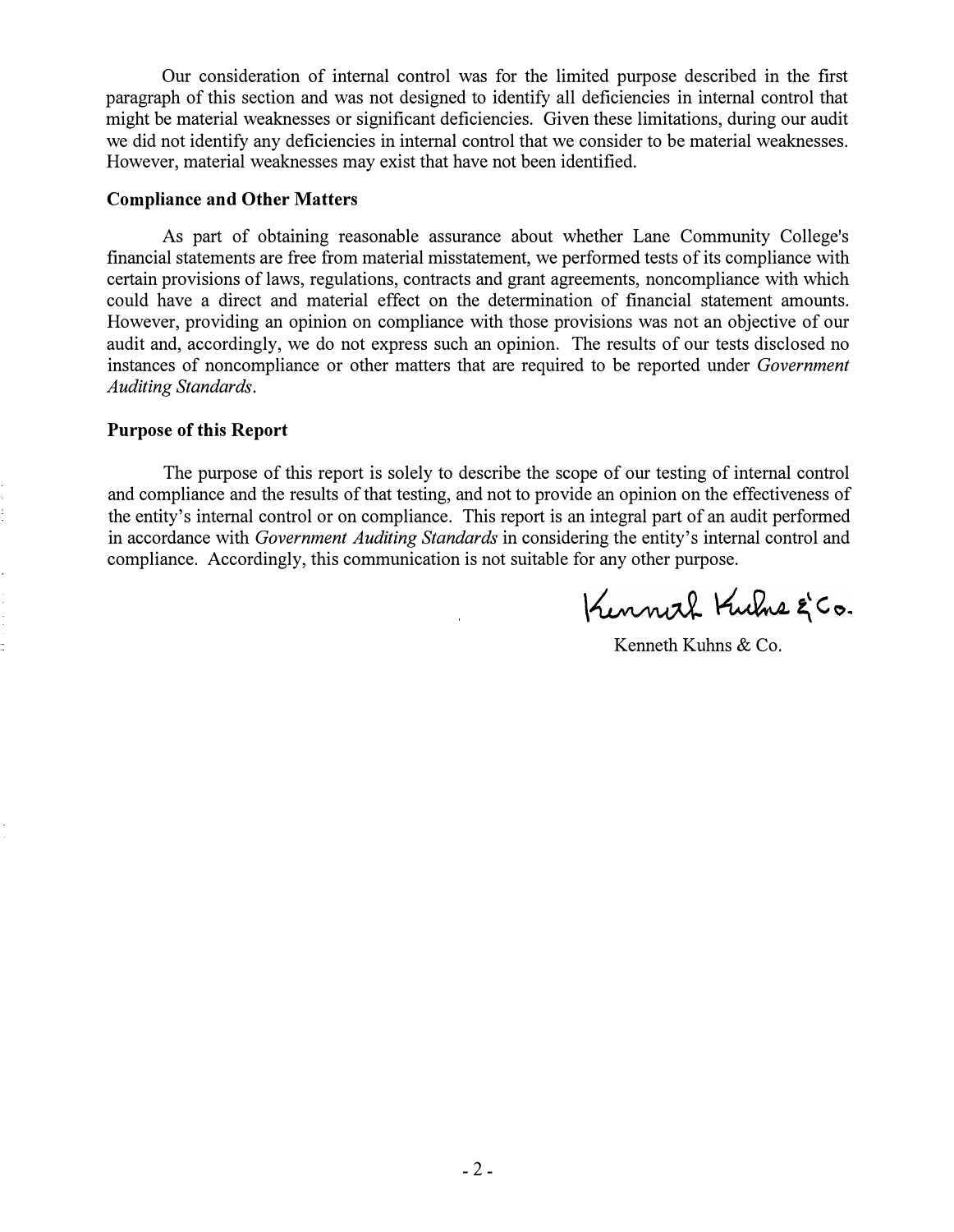#### KENNETH KUHNS & CO. **CERTIFIED PUBLIC ACCOUNTANTS 570 LIBERTY STREET S.E., SUITE 21 0 SALEM OREGON 97301-3594**

**TELEPHONE (503) 585-2550** 

#### INDEPENDENT AUDITOR'S REPORT ON COMPLIANCE FOR EACH MAJOR FEDERAL PROGRAM AND REPORT ON INTERNAL CONTROL OVER COMPLIANCE REQUIRED BY THE UNIFORM GUIDANCE

December 9, 2019

Board of Education Lane Community College Eugene, Oregon

#### **Report on Compliance for Each Major Federal Program**

We have audited Lane Community College's compliance with the types of compliance requirements described in the *0MB Compliance Supplement* that could have a direct and material effect on each of Lane Community College's major federal programs for the year ended June 30, 2019. Lane Community College's major federal programs are identified in the summary of audit results section of the accompanying schedule of findings and questioned costs.

#### *Management's Responsibility*

Management is responsible for compliance with federal statutes, regulations, and the terms and conditions of its federal awards applicable to its federal programs.

#### *Auditor's Responsibility*

Our responsibility is to express an opinion on compliance for each of Lane Community College's major federal programs based on our audit of the types of compliance requirements referred to above. We conducted our audit of compliance in accordance with auditing standards generally accepted in the United States of America; the standards applicable to financial audits contained in *Government Auditing Standards,* issued by the Comptroller General of the United States; and the audit requirements of Title 2 U.S. *Code of Federal Regulations Part 200, Uniform Administrative Requirements, Cost Principles, and Audit Requirements for Federal Awards*  (Uniform Guidance). Those standards and the Uniform Guidance require that we plan and perform the audit to obtain reasonable assurance about whether noncompliance with the types of compliance requirements referred to above that could have a direct and material effect on a major federal program occurred. An audit includes examining, on a test basis, evidence about Lane Community College's compliance with those requirements and performing such other procedures as we considered necessary in the circumstances.

We believe that our audit provides a reasonable basis for our opinion on compliance for each major federal program. However, our audit does not provide a legal determination of Lane Community College's compliance.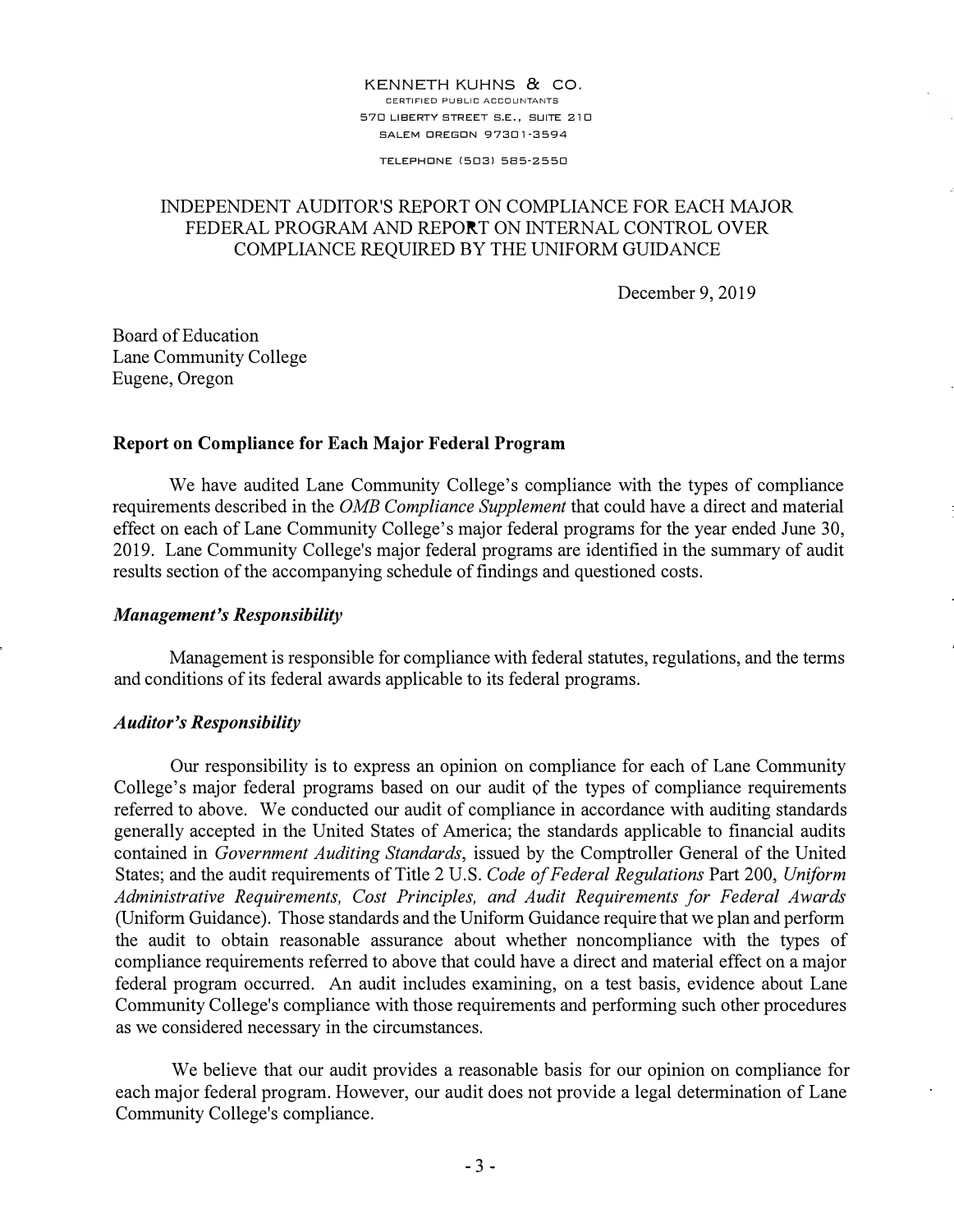#### *Opinion on Each Major Federal Program*

In our opinion, Lane Community College complied, in all material respects, with the types of compliance requirements referred to above that could have a direct and material effect on each of its major federal programs for the year ended June 30, 2019.

#### **Report on Internal Control Over Compliance**

Management of Lane Community College is responsible for establishing and maintaining effective internal control over compliance with the types of compliance requirements referred to above. In planning and performing our audit of compliance, we considered Lane Community College's internal control over compliance with the types of requirements that could have a direct and material effect on each major federal program to determine the auditing procedures that are appropriate in the circumstances for the purpose of expressing an opinion on compliance for each major federal program and to test and report on internal control over compliance in accordance with the Uniform Guidance, but not for the purpose of expressing an opinion on the effectiveness of internal control over compliance. Accordingly, we do not express an opinion on the effectiveness of Lane Community College's internal control over compliance.

A *deficiency in internal control over compliance* exists when the design or operation of a control over compliance does not allow management or employees, in the normal course of performing their assigned functions, to prevent, or detect and correct, noncompliance with a type of compliance requirement of a federal program on a timely basis. A *material weakness in internal control over compliance* is a deficiency, or combination of deficiencies, in internal control over compliance, such that there is a reasonable possibility that material noncompliance with a type of compliance requirement of a federal program will not be prevented, or detected and corrected, on a timely basis. A *significant deficiency in internal control over compliance* is a deficiency, or combination of deficiencies, in internal control over compliance with a type of compliance requirement of a federal program that is less severe than a material weakness in internal control over compliance, yet important enough to merit attention by those charged with governance.

Our consideration of internal control over compliance was for the limited purpose described in the first paragraph of this section and was not designed to identify all deficiencies in internal control over compliance that might be material weaknesses or significant deficiencies. We did not identify any deficiencies in internal control over compliance that we consider to be material weaknesses. However, material weaknesses may exist that have not been identified.

The purpose of this report on internal control over compliance is solely to describe the scope of our testing of internal control over compliance and the results of that testing based on the requirements of the Uniform Guidance. Accordingly, this report is not suitable for any other purpose.

Kenneth Kulna & Co.

Kenneth Kuhns & Co.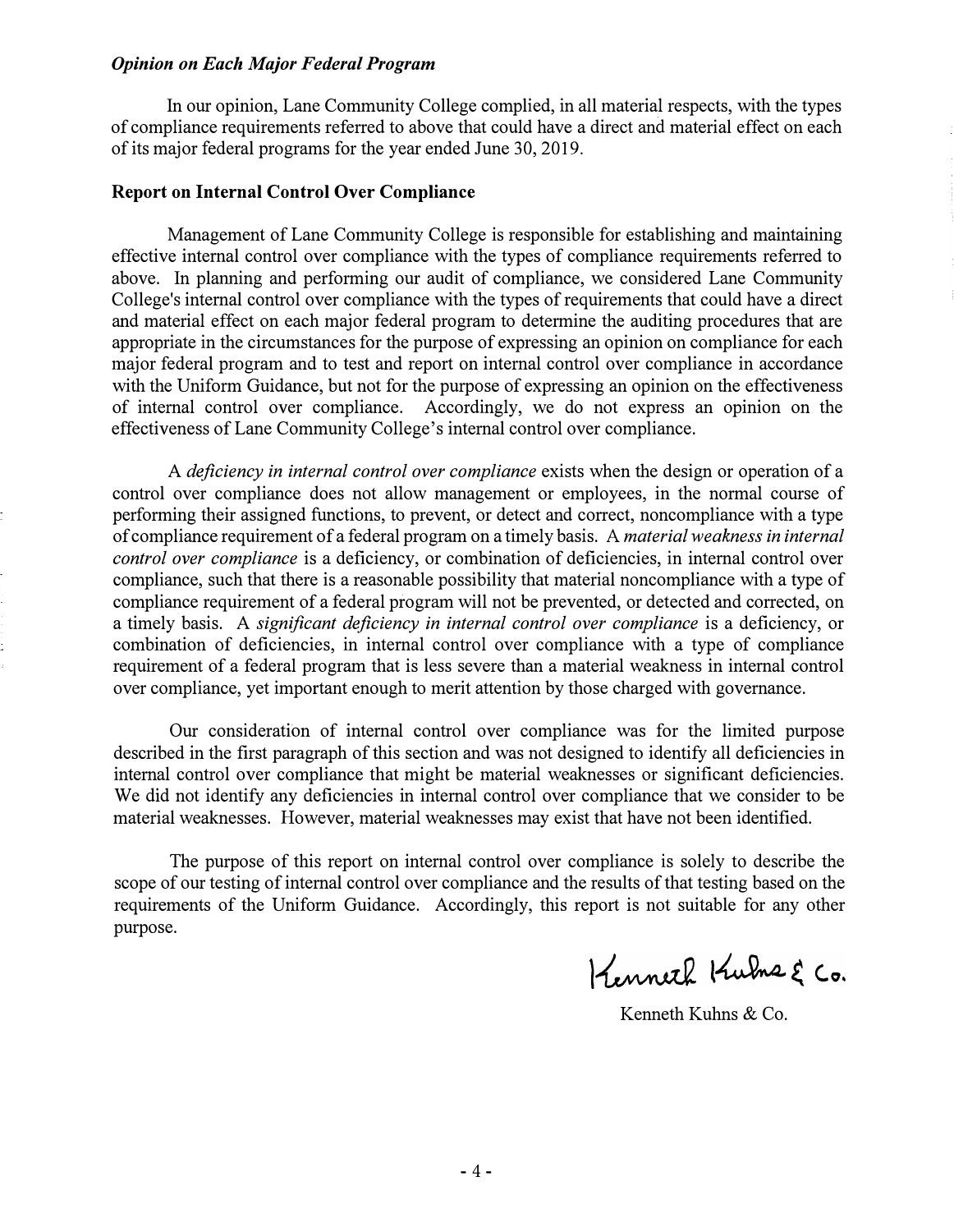#### Schedule of Expenditures of Federal Awards Year Ended June 30, 2019

|                                                                    | Federal<br><b>CFDA</b><br>Number | Pass-Through<br>Grantor's Number | Total<br>Expenditures |
|--------------------------------------------------------------------|----------------------------------|----------------------------------|-----------------------|
| <b>U.S. DEPARTMENT OF EDUCATION:</b>                               |                                  |                                  |                       |
| Direct programs:                                                   |                                  |                                  |                       |
| <b>Student Financial Assistance Cluster:</b>                       |                                  |                                  |                       |
| Supplemental Educational Opportunity Grants                        | 84.007                           |                                  | \$<br>364,390         |
| College Work Study                                                 | 84.033                           |                                  | 781,507               |
| <b>Federal Perkins Loans</b>                                       | 84.038                           |                                  | 2,591,183             |
| Pell Grant                                                         | 84.063                           |                                  | 11,861,014            |
| Federal Direct Student Loan                                        | 84.268                           |                                  | 11,147,894            |
|                                                                    |                                  |                                  | 26,745,988            |
| <b>TRIO - SSS 8-18</b>                                             | 84.042                           |                                  | 12,666                |
| <b>TRIO - SSS 8-19</b>                                             | 84.042                           |                                  | 254,992               |
| TRIO STEM 8-18                                                     | 84.042                           |                                  | 26,382                |
| TRIO STEM 8-19                                                     | 84.042                           |                                  | 225,723               |
|                                                                    |                                  |                                  | 519,763               |
| <b>CCAMPIS 9-18</b>                                                | 84.335                           |                                  | 20,880                |
| <b>CCAMPIS 9-19</b>                                                | 84.335                           |                                  | 144,813               |
|                                                                    |                                  |                                  | 165,693               |
| Passed Through Oregon Higher Education<br>Coordinating Commission: |                                  |                                  |                       |
| Adult Education - Comprehensive 6-19                               | 84.002                           | 18-136 COMP                      | 296,049               |
| Adult Education - IEL/CE 6-19                                      | 84.002                           | 18-136 IELCE                     | 77,449                |
| <b>Adult Education - Corrections 6-19</b>                          | 84.002                           | 18-136 CORR                      | 36,223                |
| Adult Education - Accountability 6-19                              | 84.002                           | 18-136 ACC                       | 76,520                |
| Adult Education - Program Improvement 6-19                         | 84.002                           | 18-136 PI                        | 49,391                |
| Passed Through Columbia University                                 |                                  |                                  |                       |
| Learning Standards Trainers 6-20                                   | 84.002                           | 18-058                           | 15,565                |
|                                                                    |                                  |                                  | 551,197               |
| Passed Through Oregon Higher Education                             |                                  |                                  |                       |
| Coordinating Commission:                                           |                                  |                                  |                       |
| Teacher's College 9-20                                             | 84.305                           | OPP1160172                       | 13,565                |
| Passed Through Oregon Department of Education:                     |                                  |                                  |                       |
| Career and Technical Education - Perkins 9-19                      | 84.048                           | 48154                            | 497,119               |
| Career and Technical Education - Perkins 9-18                      | 84.048                           | 44303                            | 40,701                |
|                                                                    |                                  |                                  | 537,820               |
| Passed Through Lane Education Service District:                    |                                  |                                  |                       |
| Career and Technical Education - Reserve 7-19                      | 84.048                           | 48944                            | 18,347                |
| Career and Technical Education - Reserve 7-18                      | 84.048                           | 44311                            | 6,573                 |
|                                                                    |                                  |                                  | 24,920                |
|                                                                    |                                  |                                  |                       |
| Total U.S. Department of Education                                 |                                  |                                  | 28,558,946            |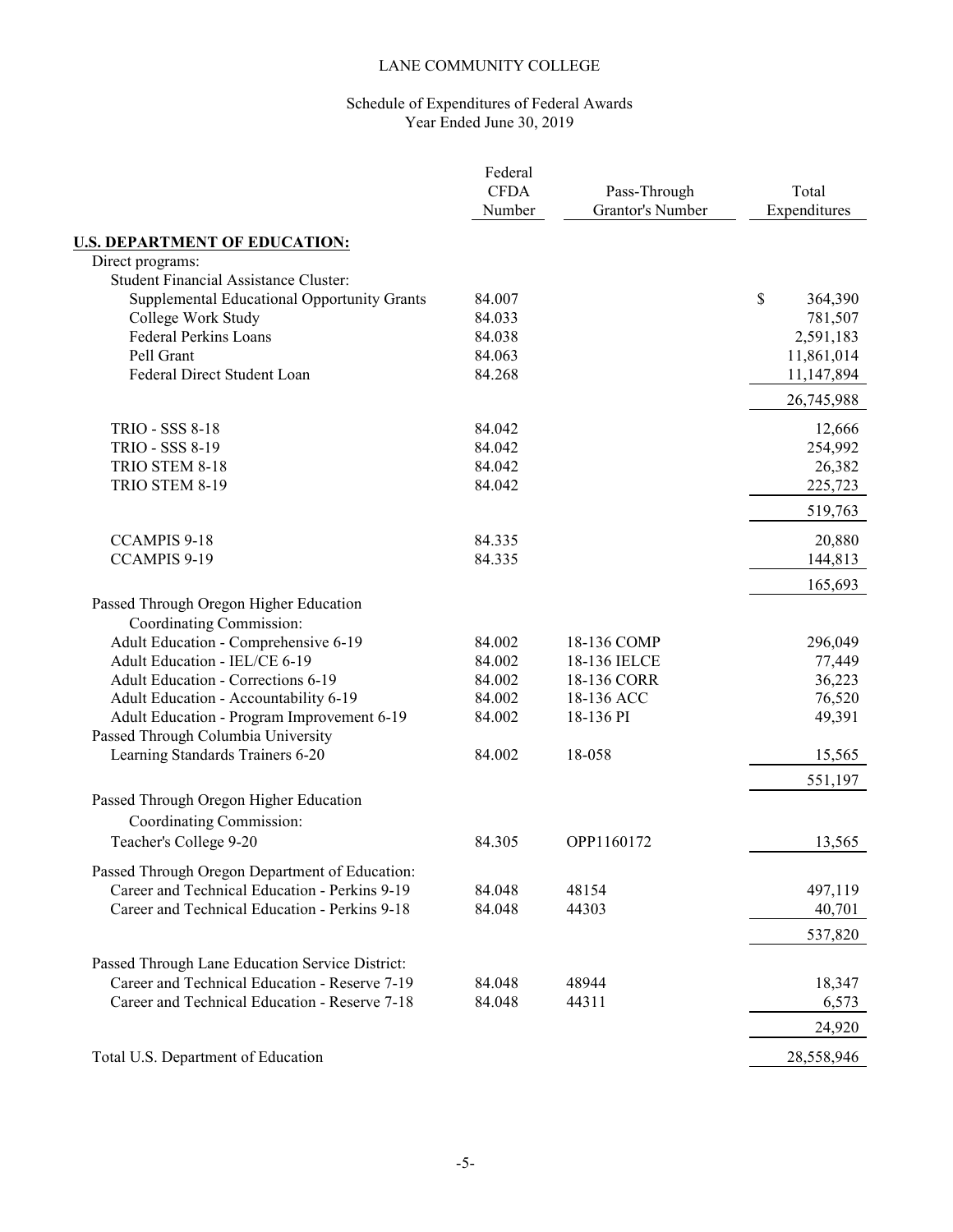# Schedule of Expenditures of Federal Awards Year Ended June 30, 2019

|                                                          | Federal<br><b>CFDA</b><br>Number | Pass-Through<br>Grantor's Number | Total<br>Expenditures |
|----------------------------------------------------------|----------------------------------|----------------------------------|-----------------------|
| <b>NATIONAL SCIENCE FOUNDATION:</b>                      |                                  |                                  |                       |
| Direct programs:                                         |                                  |                                  |                       |
| NSF: Tipping the Scale 6-18                              | 47.076                           |                                  | \$<br>2,110           |
| NSF: ILEED 6-20                                          | 47.076                           |                                  | 236,303               |
| NSF: Water-I 6-21                                        | 47.076                           |                                  | 114,216               |
| Passed Through Madison College:                          |                                  |                                  |                       |
| CREATE 6-19                                              | 47.076                           | 1600934                          | 9,712                 |
| <b>Total National Science Foundation</b>                 |                                  |                                  | 362,341               |
| <b>SMALL BUSINESS ADMINISTRATION:</b>                    |                                  |                                  |                       |
| Direct programs:                                         |                                  |                                  |                       |
| SBA Portability Assistance 9-18                          | 59.037                           |                                  | 28,430                |
| SBA Portability Assistance 9-19                          | 59.037                           |                                  | 71,091                |
| SBA/OSBDCN 12-18                                         | 59.037                           |                                  | 929,549               |
| SBA/OSBDCN 12-19                                         | 59.037                           |                                  | 479,782               |
| <b>Total Small Business Administration</b>               |                                  |                                  | 1,508,852             |
| <b>CORPORATION FOR NATIONAL &amp; COMMUNITY SERVICE:</b> |                                  |                                  |                       |
| Direct programs:                                         |                                  |                                  |                       |
| Senior Companion 6-19                                    | 94.016                           |                                  | 180,345               |
| <b>U. S. DEPARTMENT OF HEALTH &amp; HUMAN SERVICES:</b>  |                                  |                                  |                       |
| Direct programs:                                         |                                  |                                  |                       |
| <b>HRSA 3-19</b>                                         | 93.924                           |                                  | 77,822                |
| Passed Through Oregon Department of Human Services:      |                                  |                                  |                       |
| DHS JOBS 6-21                                            | 93.596                           | 15853                            | 55,282                |
|                                                          |                                  |                                  |                       |
| Passed through Oregon Department of Education:           |                                  |                                  |                       |
| ODE ELD CCR&R 06-19                                      | 93.596                           | 52410, 12220                     | 269,050               |
|                                                          |                                  |                                  |                       |
|                                                          |                                  |                                  | 324,332               |
| Total U.S. Department of Health & Human Services         |                                  |                                  | 402,154               |
|                                                          |                                  |                                  |                       |
| Total all programs                                       |                                  |                                  | \$<br>31,012,638      |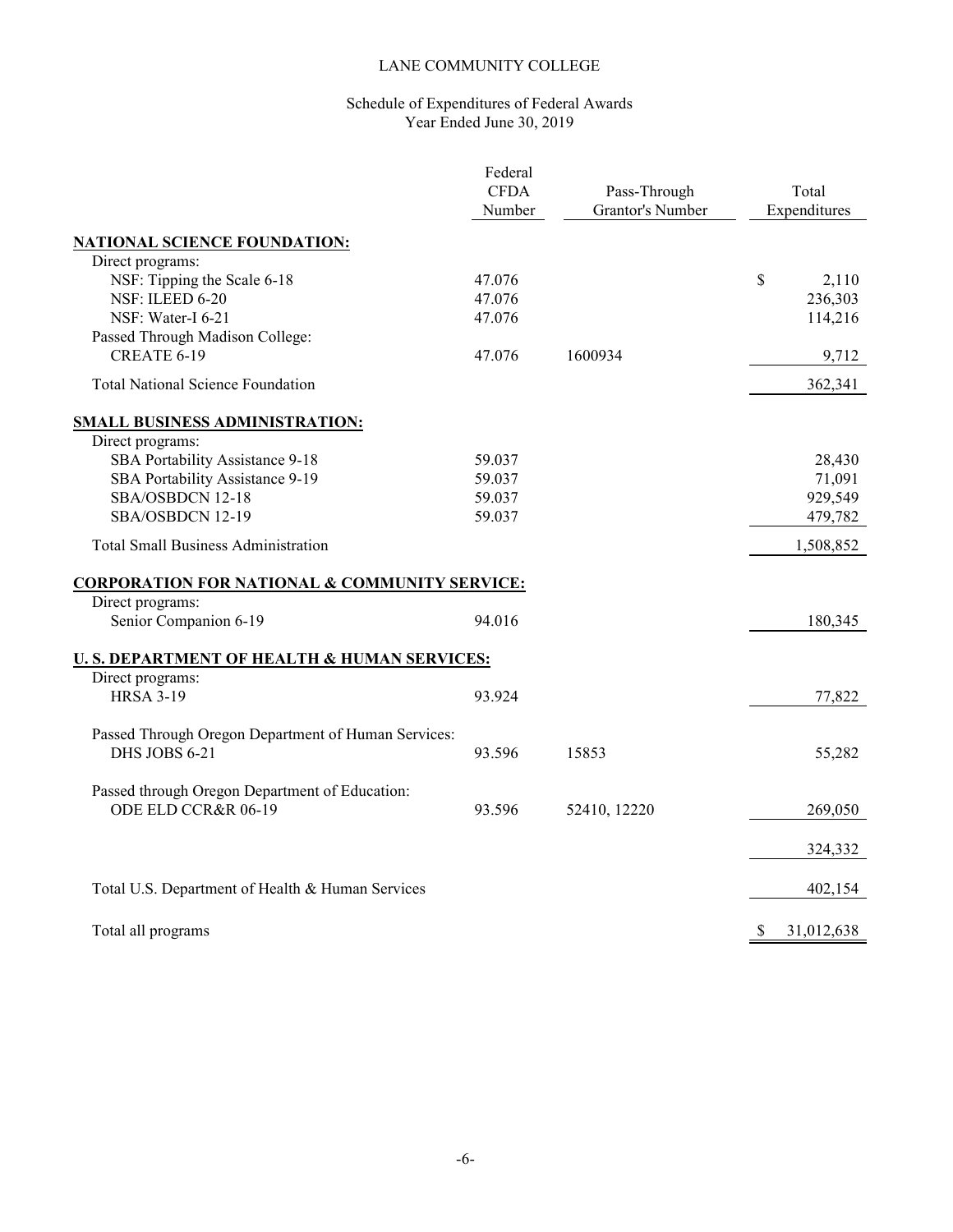#### NOTES TO SCHEDULE OF EXPENDITURES OF FEDERAL AWARDS For the Fiscal Year Ended June 30, 2019

# **1. BASIS OF PRESENTATION:**

The accompanying schedule of expenditures of federal awards (Schedule) includes the federal award activity of Lane Community College under programs of the federal government for the year ended June 30, 2019. The information in this Schedule is presented in accordance with the requirements of Title 2 U.S. Code of Federal Regulations Part 200, *Uniform Administrative Requirements, Cost Principles, and Audit Requirements for Federal Awards* (Uniform Guidance). Because the Schedule presents only a selected portion of the activities of the College, it is not intended to and does not present either the financial position, changes in net position or cash flows of the College.

# **2. SIGNIFICANT ACCOUNTING POLICIES:**

Expenditures reported on the Schedule are reported on the accrual basis of accounting. Such expenditures are recognized following the cost principles contained in the Uniform Guidance, wherein certain types of expenditures are not allowable or are limited as to reimbursement. Direct loans (CFDA No. 84.268) are loans held by the Federal Government and are not included in loans receivable for the College. Direct loans disbursed during the year are included in the federal expenditures presented in the Schedule. Perkins Loans (CFDA No. 84.038) outstanding at the beginning of the year and loans made during the year are included in the federal expenditures presented in the Schedule. The College has elected not to use the ten percent de minimis indirect cost rate as allowed under the Uniform Guidance.

# **3. FEDERAL PERKINS LOANS:**

Activity of the College's Federal Perkins Loan program (CFDA # 84.038) during the 2018-19 fiscal year is as follows:

| Balance - 7/1/2018                             | \$2,591,183 |
|------------------------------------------------|-------------|
| Loan advances                                  |             |
| Loan repayments, assignments and cancellations | (2,010,597) |
|                                                |             |
| Balance - 6/30/2019                            | 580,586     |

#### **4. SUBRECIPIENTS:**

During the year ended June 30, 2019, the College provided federal awards to subrecipients as follows:

|                                           | <b>CFDA</b> |              |
|-------------------------------------------|-------------|--------------|
|                                           | Number      | Expenditures |
| <b>Small Business Development Centers</b> | 59.037      | \$ 697.991   |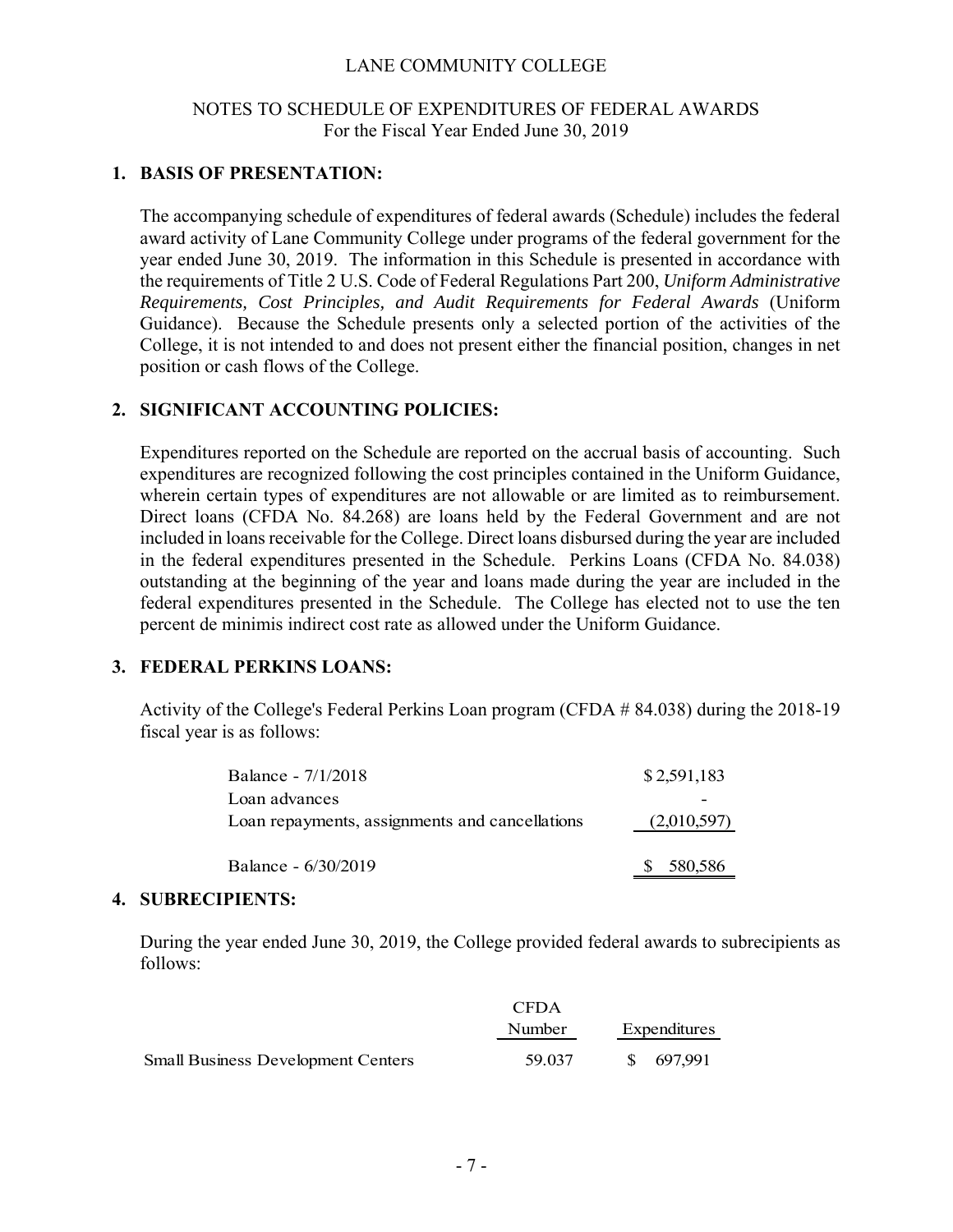#### SCHEDULE OF FINDINGS AND QUESTIONED COSTS Year Ended June 30, 2019

#### A - SUMMARY OF AUDIT RESULTS:

- 1. The independent auditor's report expresses an unmodified opinion on the financial statements of Lane Community College.
- 2. There were no significant deficiencies in internal control over financial reporting reported during the audit of the financial statements of Lane Community College.
- 3. No instances of noncompliance material to the financial statements of Lane Community College were disclosed during the audit.
- 4. There were no significant deficiencies in internal control over compliance reported during the audit of the major federal award programs of Lane Community College.
- 5. The independent auditor's report on compliance for the major federal award programs of Lane Community College expresses an unmodified opinion.
- 6. No audit findings relative to the major federal award programs of Lane Community College are reported in this schedule.

**CFDA** 

7. The programs tested as major programs included the following programs:

| Program Name                                               | Number |
|------------------------------------------------------------|--------|
| Student Financial Aid Cluster:                             |        |
| <b>Federal Supplemental Educational Opportunity Grants</b> | 84.007 |
| Federal Work-Study Program                                 | 84.033 |
| <b>Federal Perkins Loans</b>                               | 84.038 |
| Federal Pell Grant Program                                 | 84.063 |
| <b>Federal Direct Loans</b>                                | 84.268 |

- 8. The threshold for distinguishing Type A programs from Type B programs was \$750,000.
- 9. Lane Community College was determined to be a low-risk auditee.

#### B - FINDINGS, FINANCIAL STATEMENTS AUDIT:

None.

## C - FINDINGS AND QUESTIONED COSTS, MAJOR FEDERAL AWARD PROGRAMS AUDIT:

None.